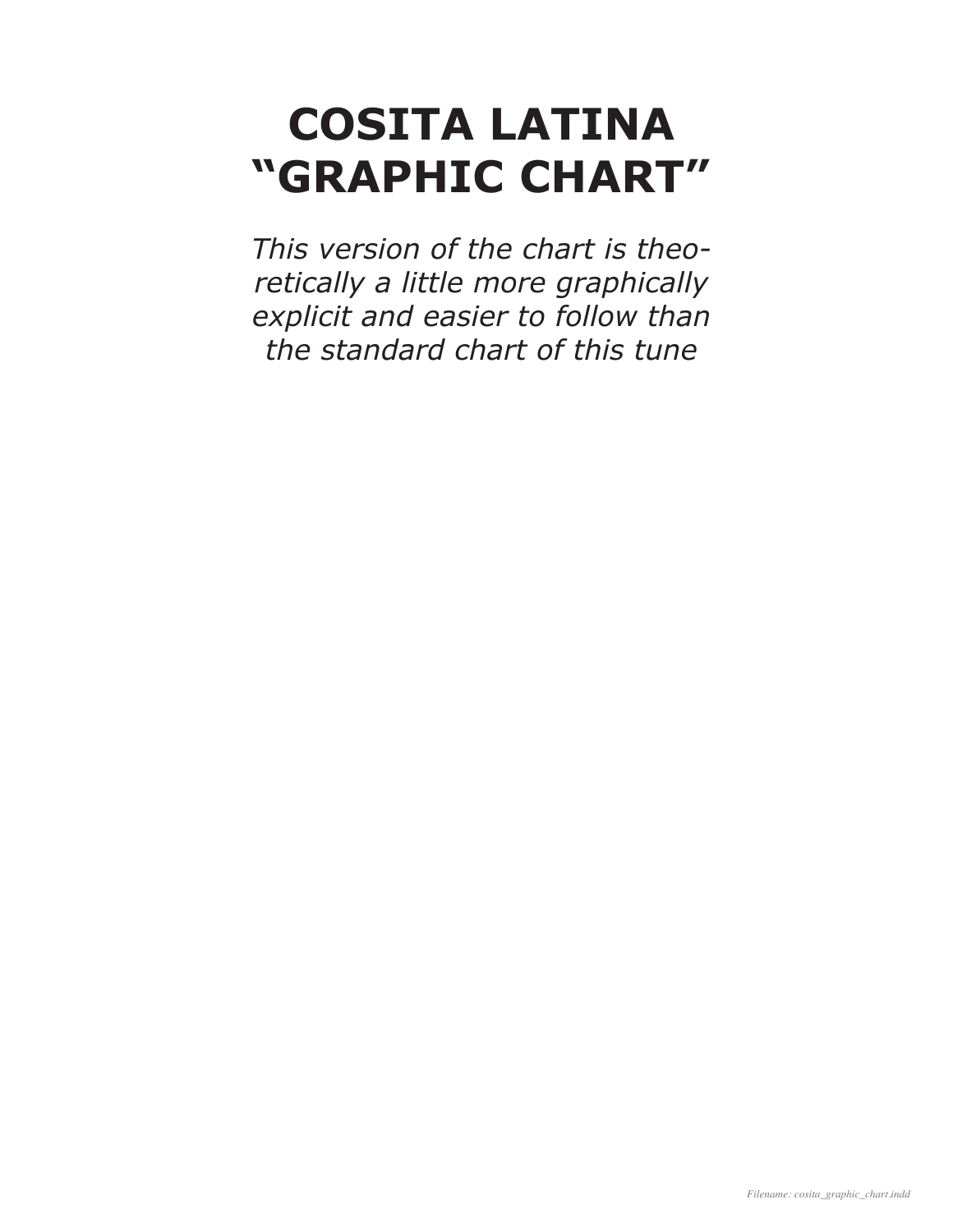# **Cosita Latina** *(Cmin)* **INTRO: Evocative Bullfighter Stuff in G7b9 & Ab7**<br>**1.** Harp begins SOLO. **2.** ON CUE: Inst 2 enters

**1.** *Harp begins SOLO.* **2.** *ON CUE: Inst 2 enters*

- **3.** *Build together to a groove.* **4.** *When it feels right either:* *Come to Dramatic Crescendo OR Fade away*
- **5.** *DHC Solo Harp Flamenco Strumming thing to* **"1 2, 1,2,3,4!"**

#### **"Heads A1 & A2"**



**"Bridge"** *(is a melody LIKE this - but probably not this exact melody)*





**"Head A3"**